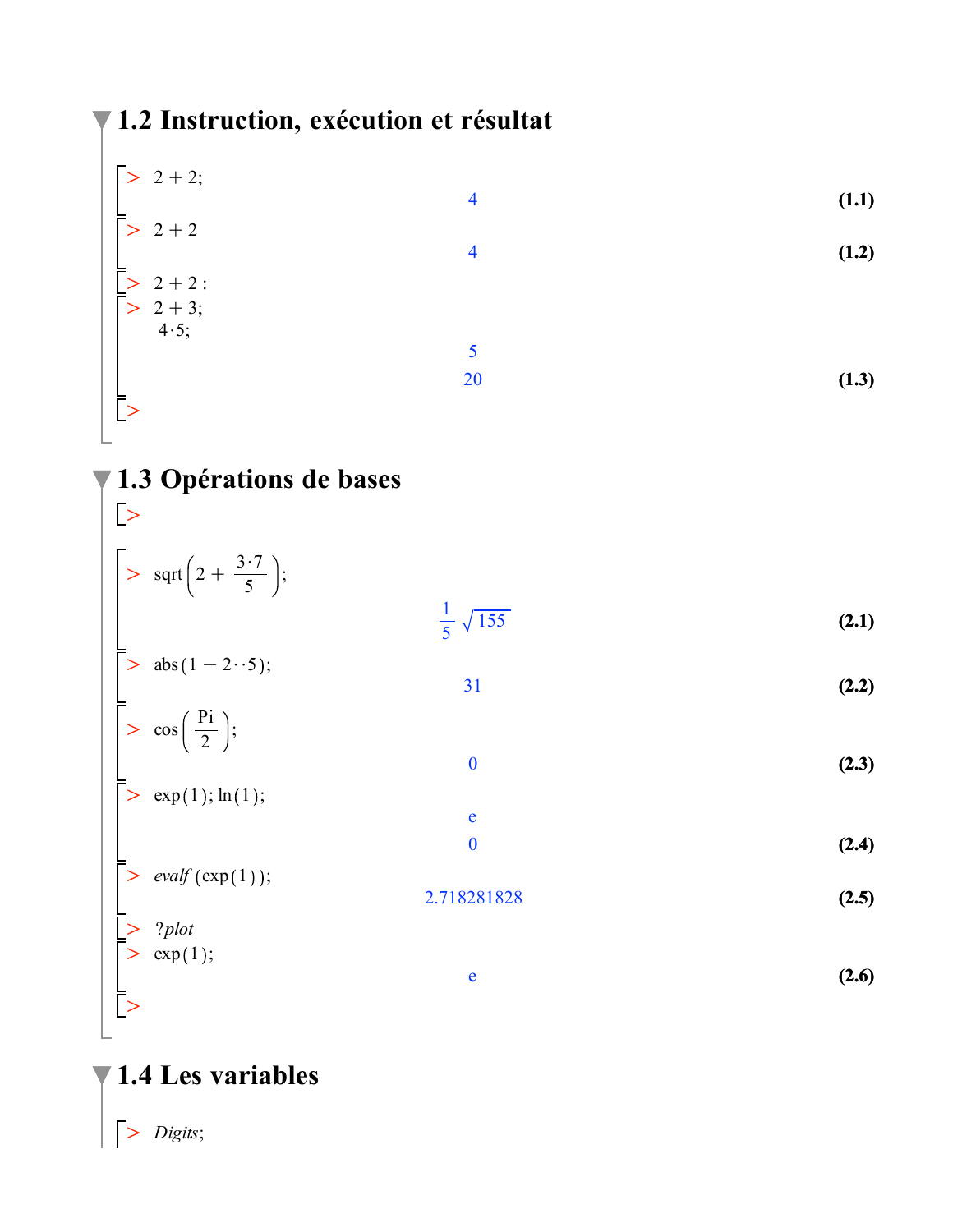| <i>evalf</i> (Pi);                         | 10      |                                                   |       |       |
|--------------------------------------------|---------|---------------------------------------------------|-------|-------|
| > a;                                       | a       | (3.1)                                             |       |       |
| > a := 1; a;                               | a       | (3.2)                                             |       |       |
| > a := 1;                                  | a       | (3.3)                                             |       |       |
| > a := 1;                                  | a       | (3.4)                                             |       |       |
| > a := 1;                                  | a       | (3.5)                                             |       |       |
| > Digits := 50;                            | 0;      | 0;                                                | 0;    | (3.6) |
| > Digits := 20;                            | 50 = 20 | 50                                                | (3.6) |       |
| > 2                                        | 2       | 3145926535897932384626433832795028841971693993751 | (3.5) |       |
| > Digits = 20;                             | 50 = 20 | 50                                                | (3.6) |       |
| > 2                                        | 2       | 2                                                 | 314;  |       |
| > Error, <i>a</i> t = 10; <i>b</i> := 43 : | 10      | 43                                                | (3.7) |       |
| > restart;                                 | a       | a                                                 | b     | (3.8) |
| > a := 167;                                | a       | a                                                 | 5     |       |
| > a := 167;                                | a       | 6                                                 | (3.8) |       |
| > a := $\frac{a}{10}$ ;                    | a       | 167                                               | (3.9) |       |
| > a := $\frac{a}{10}$ ;                    | a       | 16                                                |       |       |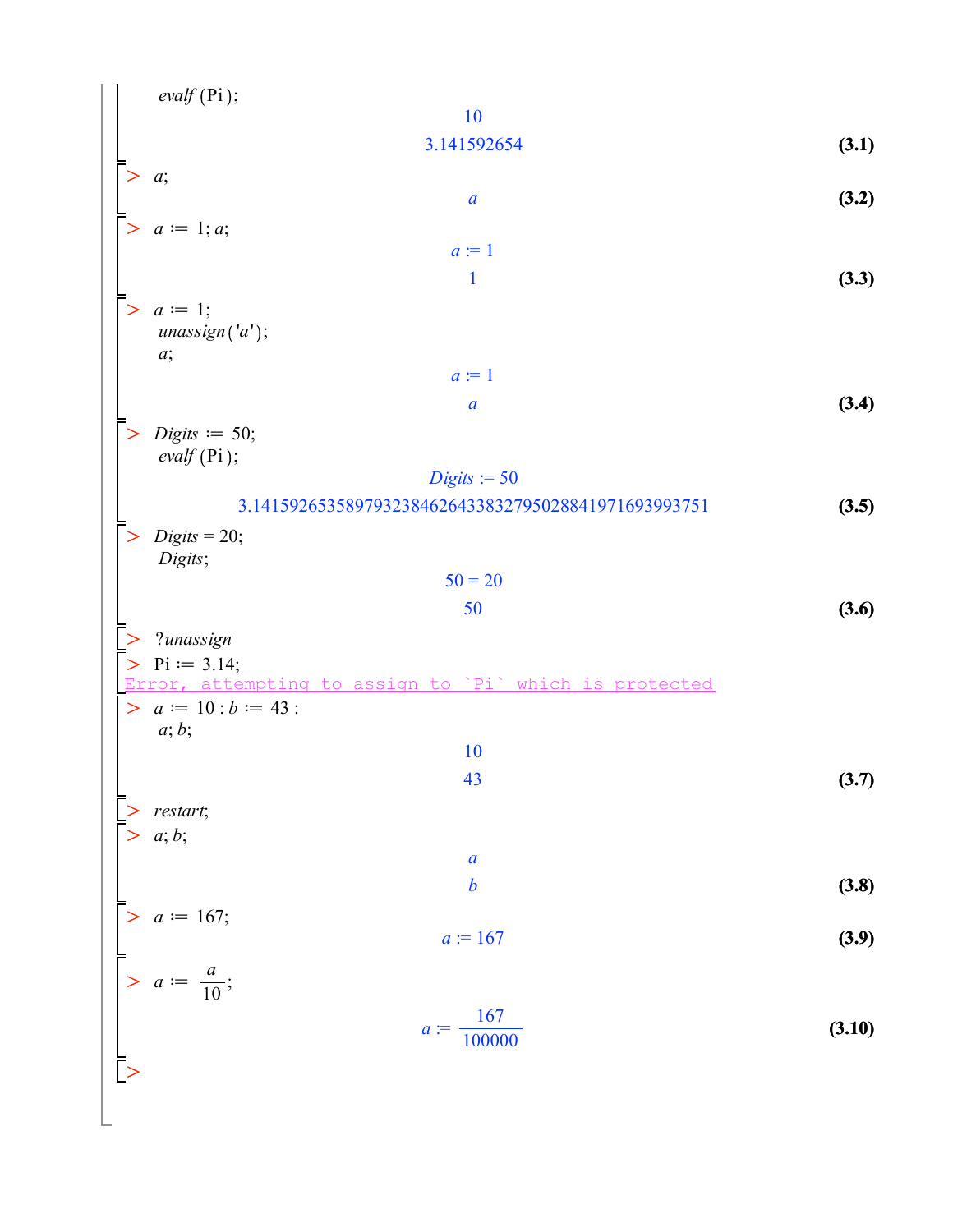#### $\blacktriangledown$  1.5 Boucles et instructions conditionnelles

#### $\blacktriangledown$  1.5.1 Boucles  $>$  montant  $:= 0$  : for  $i$  from 1 to 32 **do** montant  $:=$  montant  $+10$ ; od: montant;  $(4.1.1)$ 320  $>$  montant  $:= 0$  : for  $i$  to 32 **do** montant  $:=$  montant  $+10$ ;  $od:$ montant; 320  $(4.1.2)$  $\vert$   $>$  $\blacktriangledown$  1.5.2 Tests if/while >  $a := 10 : b := 0$ : if  $(a > 10)$  then  $print(Coucou);$ else  $b := evalf$  (sqrt(a)); fi:  $a; b;$ 10 3.162277660  $(4.2.1)$  $> n := 0$ : while  $(n \cdot n < 1000)$ **do**  $n := n + 1$ : od:  $n;$  $(4.2.2)$  $32$  $32.32;$ 1024  $(4.2.3)$  $31 \cdot 31;$ 961  $(4.2.4)$  $> n := 0$ : while  $(n \cdot n < 1000)$ **do**  $n := n + 1$ :  $print(n);$ od: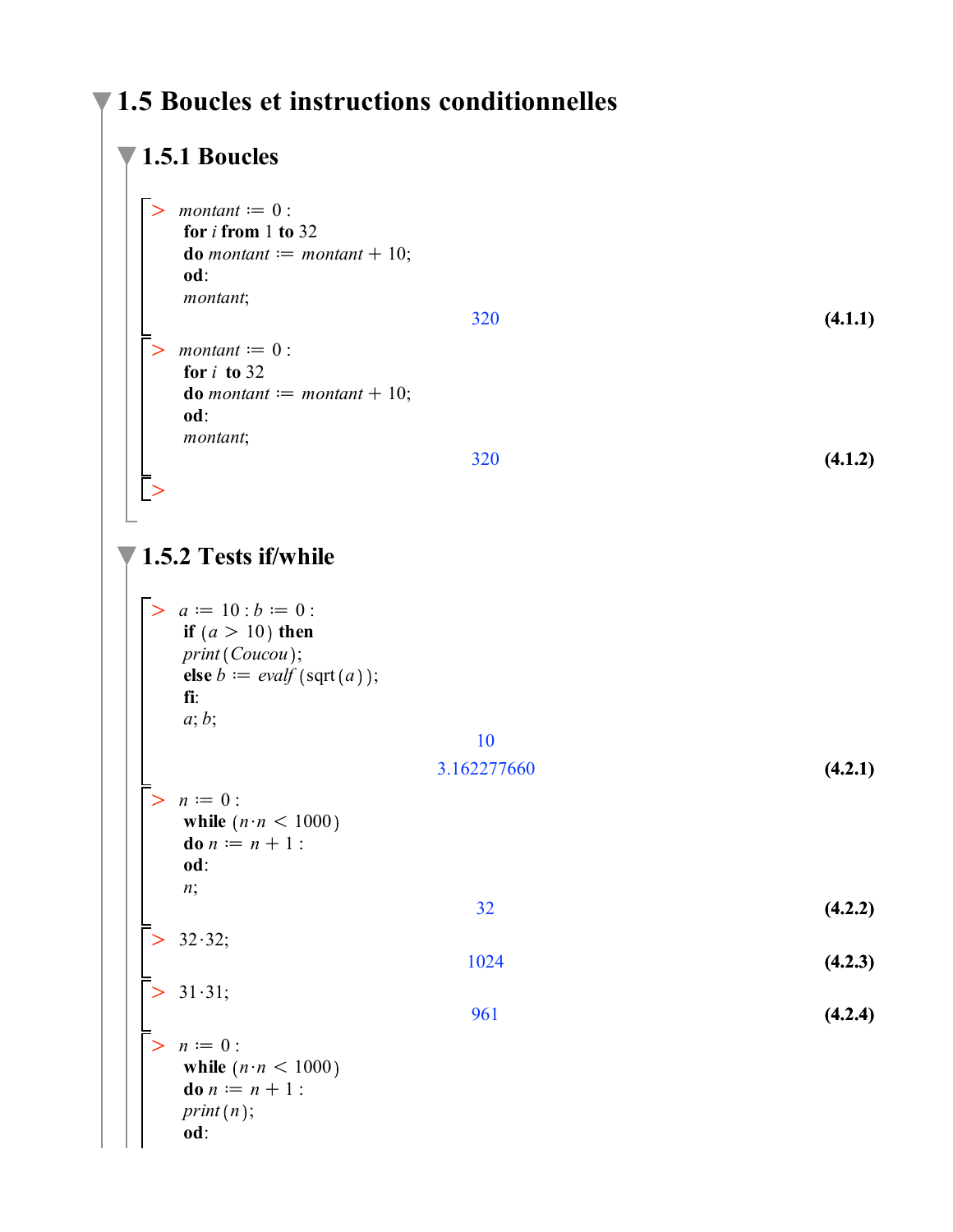*n* ;

#### **(4.2.5)**

 $\mathbf{1}$  $\overline{2}$  $\overline{\mathbf{3}}$  $\overline{4}$  $\overline{5}$  $\overline{6}$  $\overline{7}$ 

OO \_ً ∑

**1.5.3 Opérateurs logiques**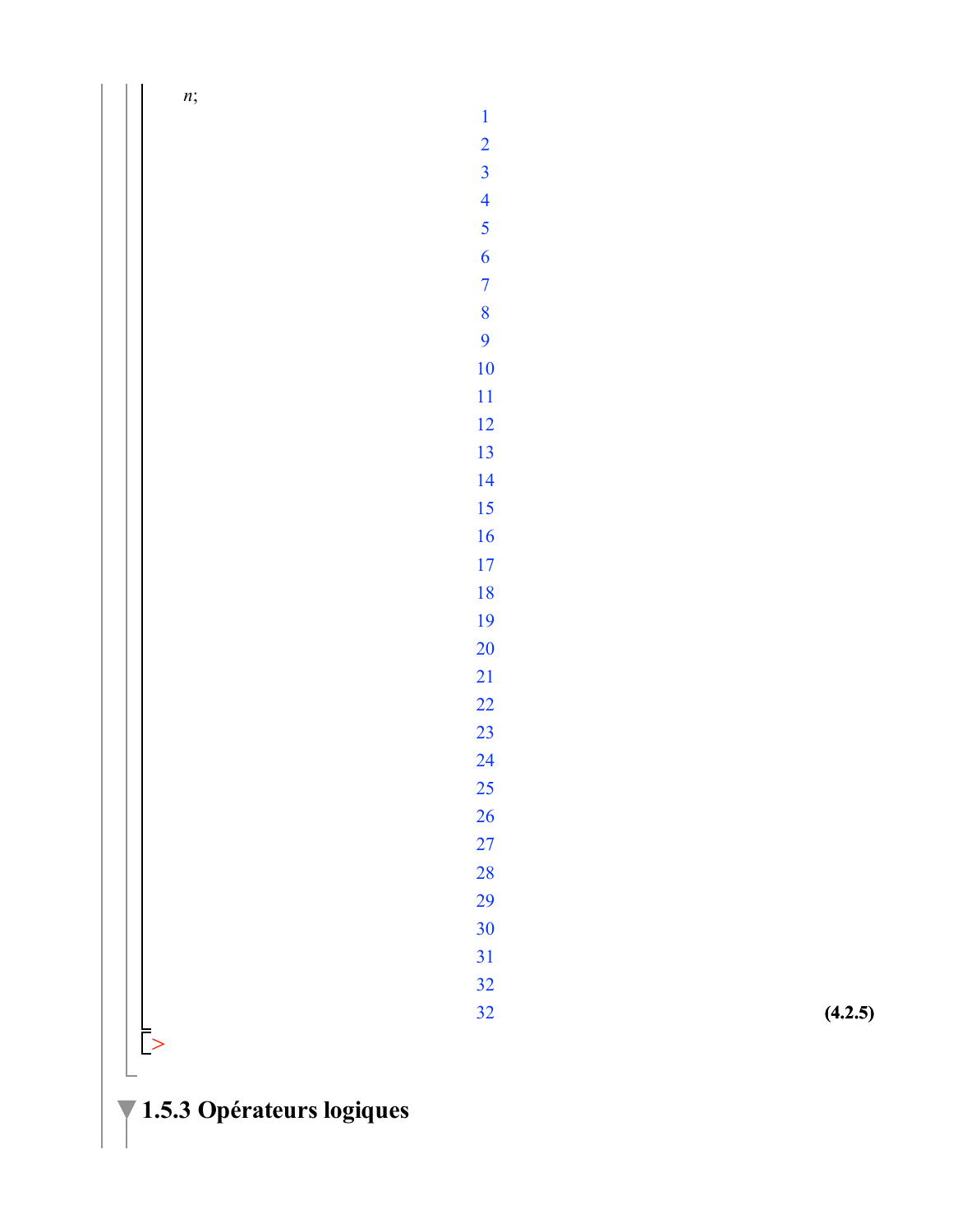$$
\begin{bmatrix}\n> a := 11 : b := 5 : c := 0 : \\
 \text{if } ((a > 10) \text{ and } (b = 7)) \text{ then} \\
 c := 40 : \\
 \text{fi:} \\
 c; \\
 c; \\
 \text{if } ((a > 10) \text{ or } (b = 7)) \text{ then} \\
 c := 40 : \\
 \text{fi:} \\
 c; \\
 c; \\
 \text{fi:} \\
 c; \\
 c; \\
 \text{fi:} \\
 c; \\
 c; \\
 \text{fi:} \\
 c; \\
 \text{fi:} \\
 c; \\
 \text{fi:} \\
 c; \\
 \text{fi:} \\
 c; \\
 \text{fi:} \\
 c; \\
 \text{fi:} \\
 c; \\
 \text{fi:} \\
 c; \\
 \text{fi:} \\
 c; \\
 \text{fi:} \\
 c; \\
 \text{fi:} \\
 c; \\
 \text{fi:} \\
 c; \\
 \text{fi:} \\
 c; \\
 \text{fi:} \\
 c; \\
 \text{fi:} \\
 c; \\
 \text{fi:} \\
 c; \\
 \text{fi:} \\
 c; \\
 \text{fi:} \\
 c; \\
 \text{fi:} \\
 c; \\
 \text{fi:} \\
 c; \\
 \text{fi:} \\
 c; \\
 \text{fi:} \\
 c; \\
 \text{fi:} \\
 c; \\
 \text{fi:} \\
 c; \\
 \text{fi:} \\
 c; \\
 \text{fi:} \\
 c; \\
 \text{fi:} \\
 c; \\
 \text{fi:} \\
 c; \\
 \text{fi:} \\
 c; \\
 \text{fi:} \\
 c; \\
 \text{fi:} \\
 c; \\
 \text{fi:} \\
 c; \\
 \text{fi:} \\
 c; \\
 \text{fi:} \\
 c; \\
 \text{fi:} \\
 c; \\
 \text{fi:} \\
 c; \\
 \text{fi:} \\
 c; \\
 \text{fi:} \\
 c; \\
 \text{fi:} \\
 c; \\
 \text{fi:} \\
 c; \\
 \text{fi:} \\
 c; \\
 \text{fi:} \\
 c; \\
 \text{fi:} \\
 c; \\
 \text{fi:} \\
 c; \\
 \text{fi:} \\
 c; \\
 \text{fi:} \\
 c; \\
 \text{fi:} \\
 c; \\
 \text{fi:} \\
 c; \\
 \text{fi:} \\
 c; \\
 \text{fi:} \\
 c; \\
 \text{fi:} \\
 c; \\
 \text{fi:} \\
 c; \\
 \text{fi:} \\
 c; \\
 \text{fi:} \\
 c; \\
 \text{fi:} \\
 c; \\
 \text{fi:} \\
 c; \\
 \text{fi:} \\
 c; \\
 \text{fi:} \\
 c; \\
 \text{fi:} \\
 c; \\
 \text{fi:} \\
 c; \\
 \text{fi:} \\
 c; \\
 \text{fi:} \\
 c; \\
 \
$$

$$
\blacktriangledown
$$
 1.6 Les fonctions

 $\sqrt{1.6.1}$  Fonctions et expressions

$$
\begin{bmatrix}\n> f := x \rightarrow x^2 + 1; & & \\
\hline\nf := (x, y) \rightarrow x^2 + y + 1 & \\
\hline\n\ge f(0.1, 0.5); & & \\
\hline\n1.51 & & & \\
\end{bmatrix}
$$
\n(5.1.1)

- 1.51  $(5.1.2)$
- $1.25$  $(5.1.3)$

$$
f(0.5);
$$
\n
$$
1.25
$$
\n
$$
f(0.5);
$$
\n
$$
1.25
$$
\n
$$
f := x^2 + 1;
$$
\n
$$
f := x^2 + 1
$$
\n(5.1.4)

 $f(0.1);$  $x(0.1)^2 + 1$  $(5.1.5)$ 

$$
\begin{bmatrix}\n\frac{1}{2} & \text{subs} \, (x = 0.1, f);\n\end{bmatrix}
$$
\n
$$
\begin{bmatrix}\n\text{5.1.6}\n\end{bmatrix}
$$
\n
$$
\begin{bmatrix}\n\text{5.1.7}\n\end{bmatrix}
$$
\n
$$
f := (x, y) \rightarrow x^2 + y + 1;
$$
\n
$$
f := (x, y) \rightarrow x^2 + y + 1
$$
\n
$$
\begin{bmatrix}\n\text{5.1.7}\n\end{bmatrix}
$$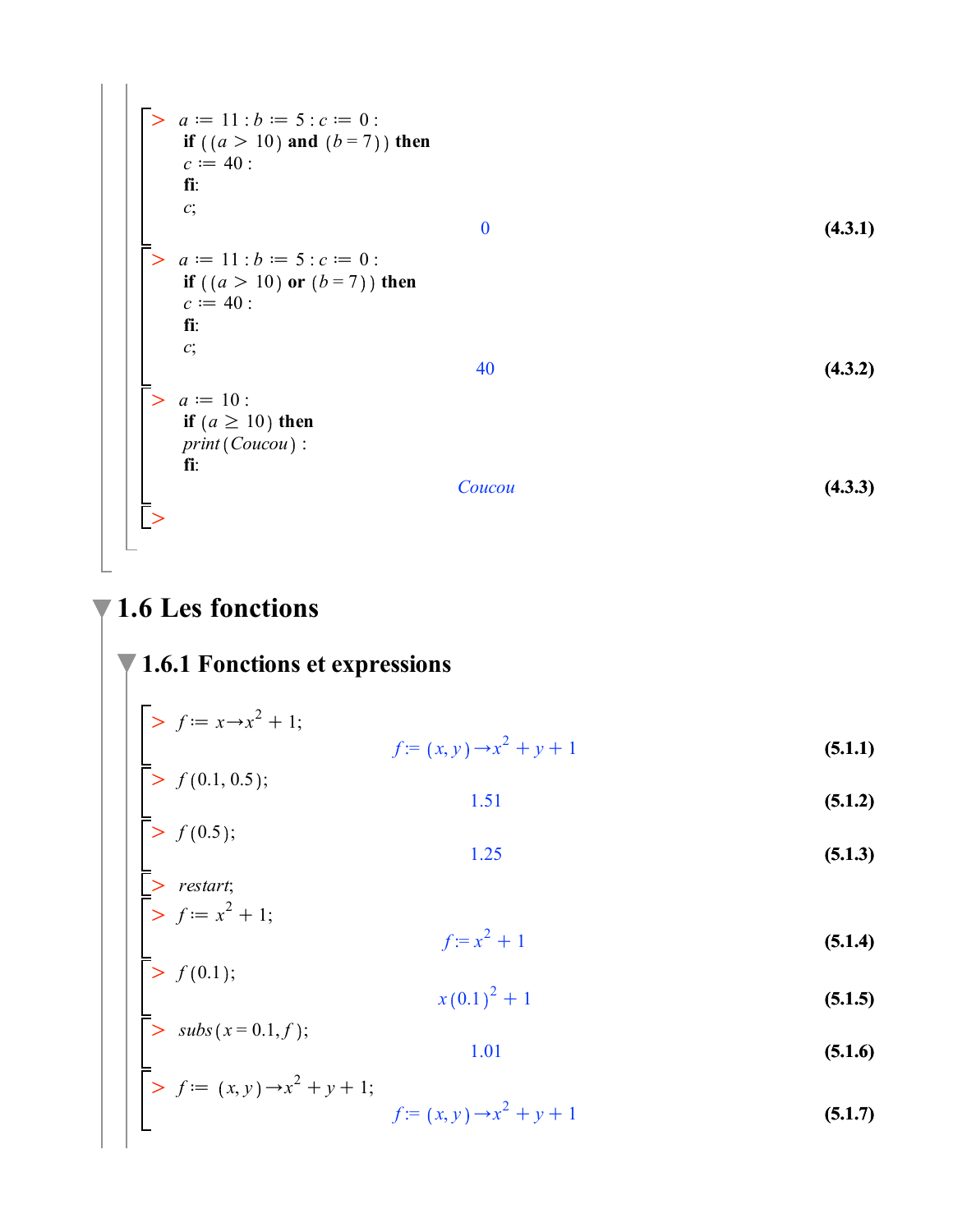$$
\begin{array}{|c|c|c|}\n\hline\n> & f(0.1, 0.5); & & & & & & \\
\hline\n> & & & & & & & \\
\hline\n> & & & & & & & \\
\hline\n> & & & & & & & \\
\hline\n> & & & & & & & \\
\hline\n> & & & & & & & \\
\hline\n> & & & & & & & & \\
\hline\n> & & & & & & & & \\
\hline\n> & & & & & & & & & \\
\hline\n\end{array}
$$
\n(5.1.8)  
\n
$$
f := x^2 + y + 1
$$
\n(5.1.9)  
\n
$$
x(0.1)^2 + 1
$$
\n(5.1.10)

$$
\begin{bmatrix} > & subs(x = 0.1, y = 0.5, f); \\ 1.51 \end{bmatrix}
$$
 (5.1.11)

>> 
$$
f := x^2 + 1
$$
:  
\n $f := \text{unapply}(f, x);$   
\n $f := x \to x^2 + 1$  (5.1.12)

$$
\begin{aligned}\n&> \text{ restart;} \\
&> f := x \to x^2 + 1: \\
&f := f(x); \\
&f := x^2 + 1\n\end{aligned}
$$
\n(5.1.13)

#### $\blacktriangledown$  1.6.2 Procédures

> *toto* := **proc**(*f, N*)  
\n**local** *interce*, *i*;  
\n*interce* := 0;  
\n**for** *i* **from** 1 **to** *N*  
\n**do** *interce* := *interce* + 
$$
\frac{evalf(suls(x = \frac{i}{N}, f)}{N};
$$
\n**od**:  
\n*interce*:  
\n**end proc**:  
\n>  $f := x^2 + 1 : N := 100 :$   
\n*toto*(*f, N*); *evalf*( $\frac{4}{3}$ );  
\n1.338350000  
\n1.338350000  
\n1.333333333  
\n**(5.2.1)**  
\n**1.338350000**  
\n1.333333333  
\n**(5.2.1)**  
\n**(5.2.2)**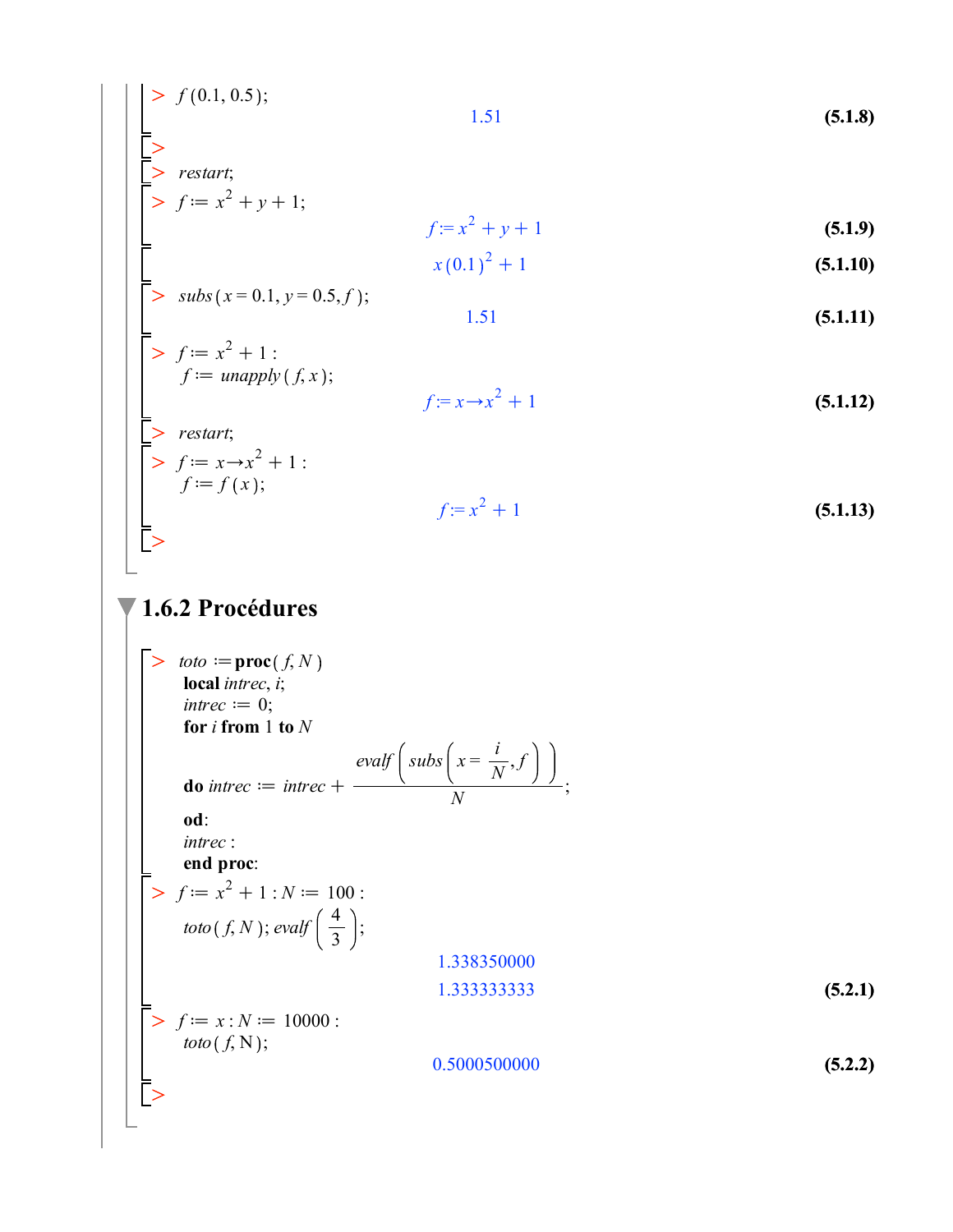### 1.7 Les tableaux

# $\sqrt{1.7.1}$  La commande array >  $N := 100 : c := array(1..N);$ <br>  $c := array(1..100, [1])$ <br>
>  $c[6] := 1;$ <br>  $c_6 := 1$ <br>
>  $c[6];$  $(6.1.1)$  $(6.1.2)$  $\mathbf{1}$  $(6.1.3)$  $\bar{>}$  c[5];  $(6.1.4)$  $c<sub>5</sub>$ > deb := -10 : fin := 15 : c := array (deb ..fin);<br>
c[-5];  $c := array(-10..15, [$ ]  $(6.1.5)$  $c_{-5}$ >  $N := 100$ :<br>  $c := array(1..N)$ :<br>  $c[1] := \frac{1}{7}$ : for  $k$  from 2 to  $N$  do  $T := add(c[j], j = 1..k - 1)$ : S :=  $add(j \cdot c[j] \cdot c[k-j], j=1..k-1)$ :<br>  $c[k] := \frac{6}{5 \cdot k + 9} \cdot (S + \frac{1}{3} - T)$ : od:  $> \text{evalf}(c[100]);$  $2.98922928410^{-10}$  $(6.1.6)$ 1.7.2 Les listes

$$
L := [1, 4, 7];
$$
  
\n> 
$$
L = [1, 4, 7]
$$
  
\n
$$
L := [1, 4, 7]
$$
  
\n(6.2.1)  
\n(6.2.2)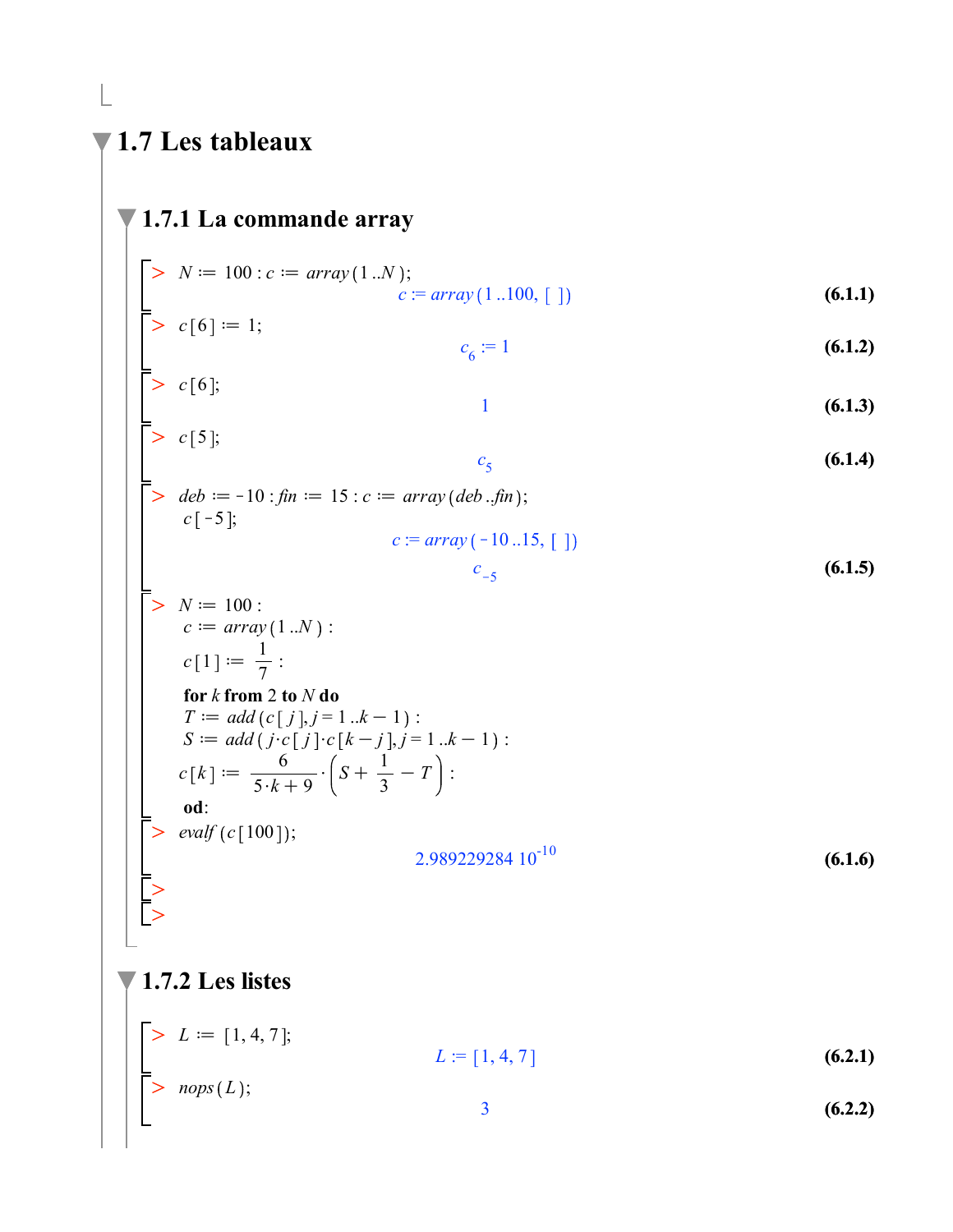>> 
$$
L := [3, 6, 7]
$$
;  
\n>>  $L[2]$ ;  
\n>>  $op(2, L)$ ;  
\n>>  $op(2, L)$ ;  
\n $L := [seq(i \cdot i, i = 1..5)]$ ;  
\n $L = [1, 4, 9, 16, 25]$  (6.2.6)  
\n $L := [seq\left(\frac{k}{N}, k = 1..N\right)]$ ;  
\n $f := x \rightarrow \exp(x)$ ;  
\n $L := \left[\frac{1}{10}, \frac{1}{5}, \frac{3}{10}, \frac{2}{5}, \frac{1}{2}, \frac{3}{5}, \frac{7}{10}, \frac{4}{5}, \frac{9}{10}, 1\right]$   
\n $L = \left[\frac{1}{10}, \frac{1}{5}, \frac{3}{10}, \frac{2}{5}, \frac{1}{2}, \frac{3}{5}, \frac{7}{10}, \frac{4}{5}, \frac{9}{10}, 1\right]$   
\n $f = \left[e^{\frac{1}{10}}, e^{\frac{1}{5}}, e^{\frac{3}{10}}, e^{\frac{2}{5}}, e^{\frac{1}{2}}, e^{\frac{3}{5}}, e^{\frac{7}{10}}, e^{\frac{4}{5}}, e^{\frac{9}{10}}, e^{\frac{1}{5}}\right]$  (6.2.7)

# $\P$  1.8 Graphiques

### $\blacktriangledown$  1.8.1 Des fonctions

>> 
$$
f := sin(4 \cdot x)
$$
 :  
plot  $(f, x = 0..2 \cdot Pi)$ ;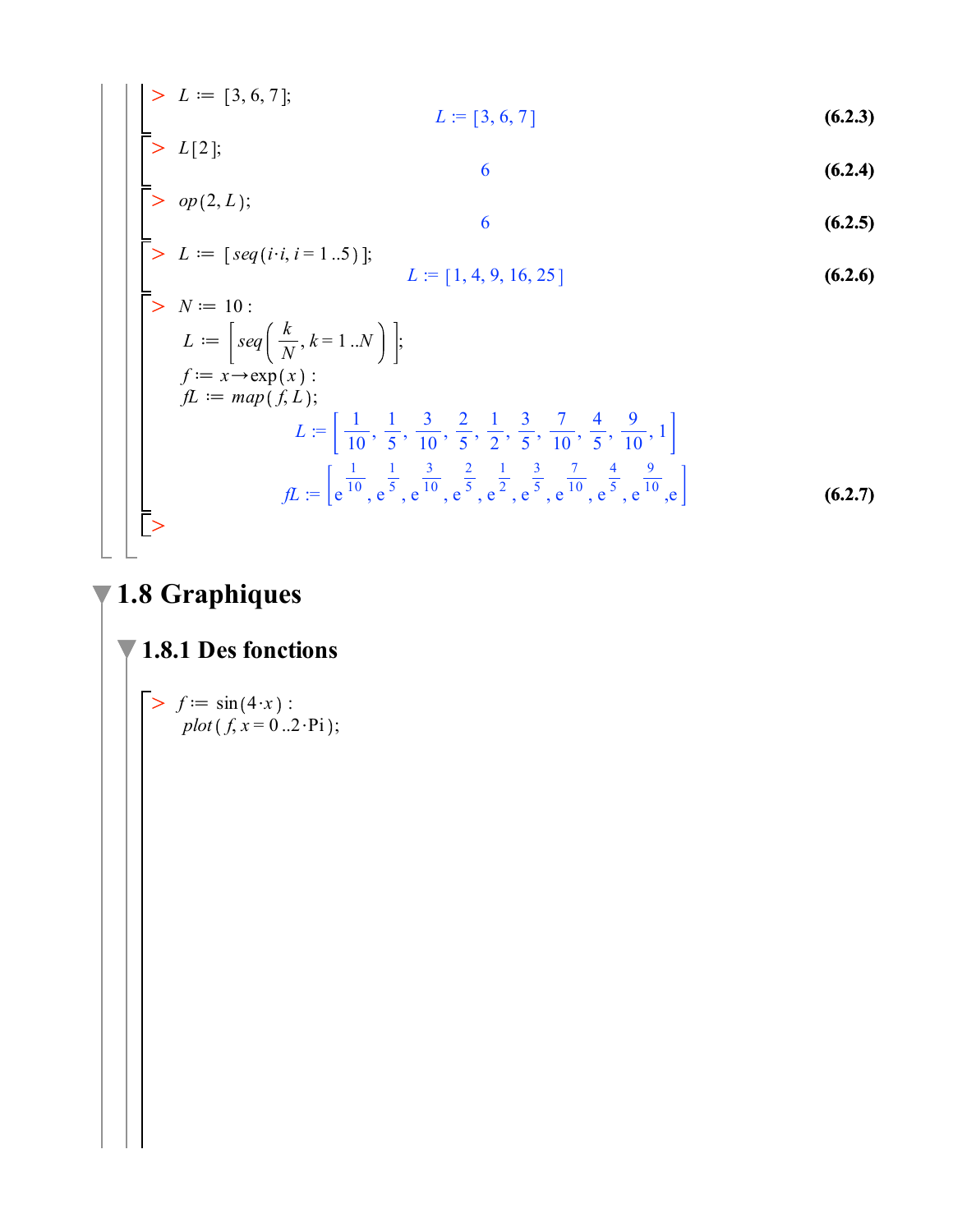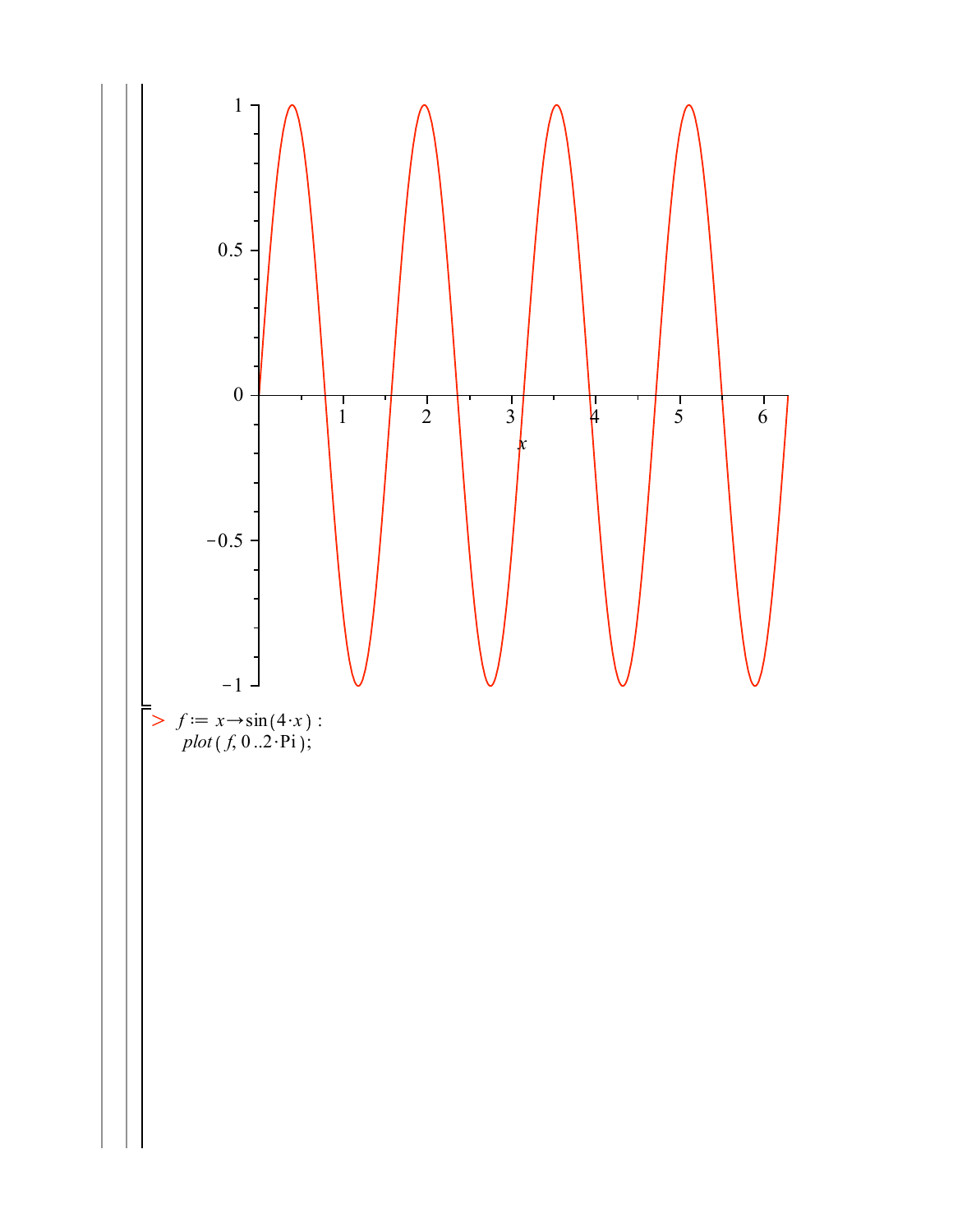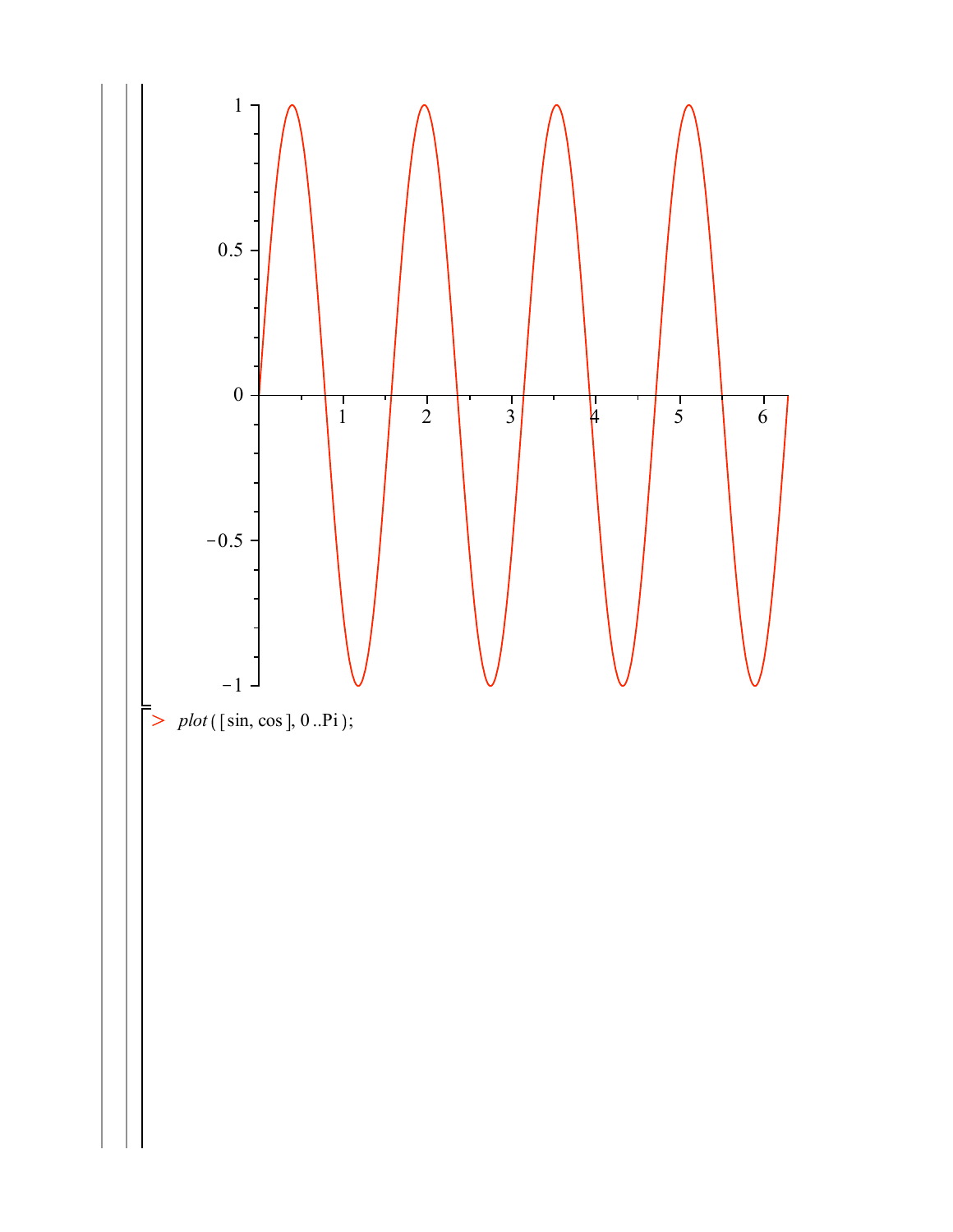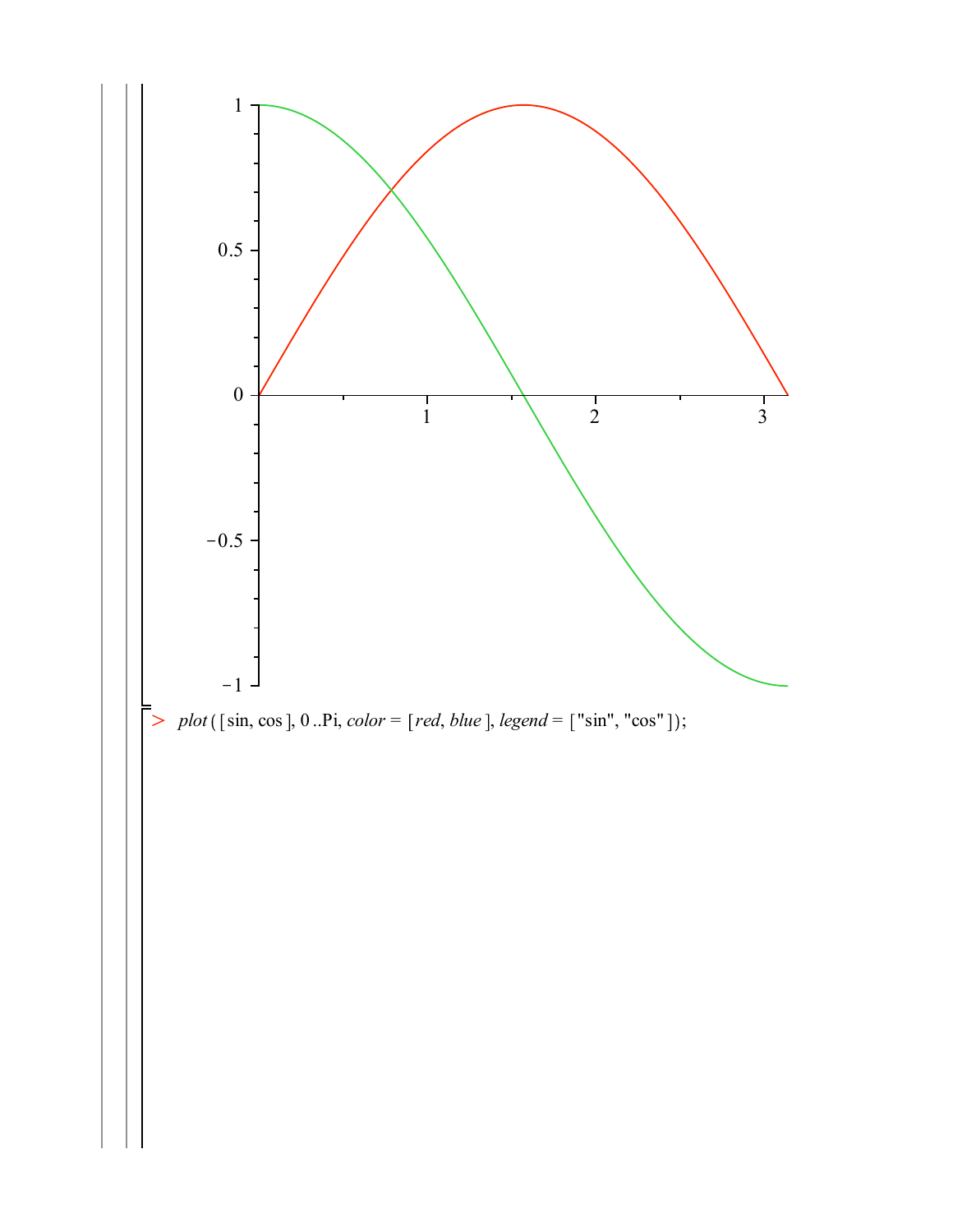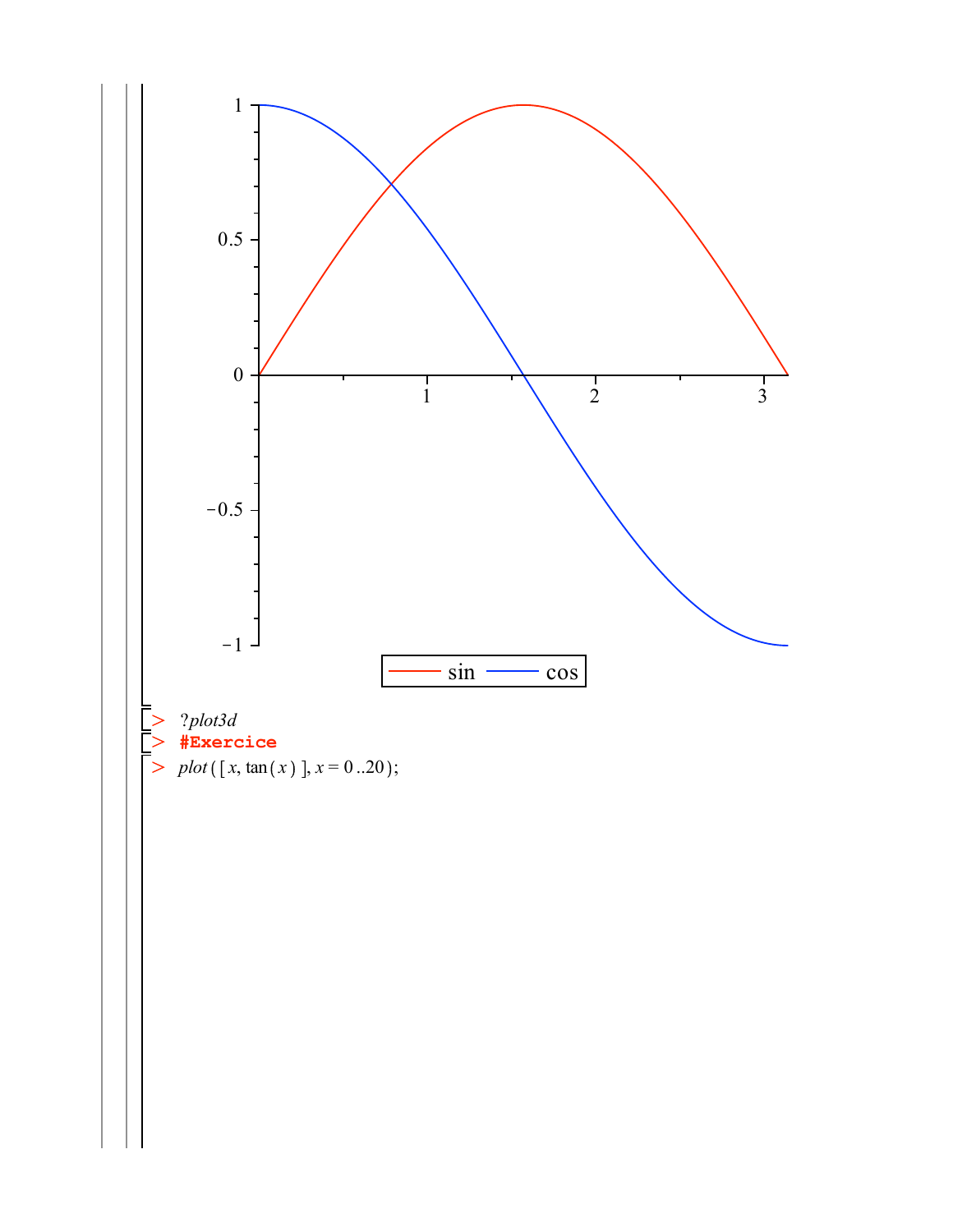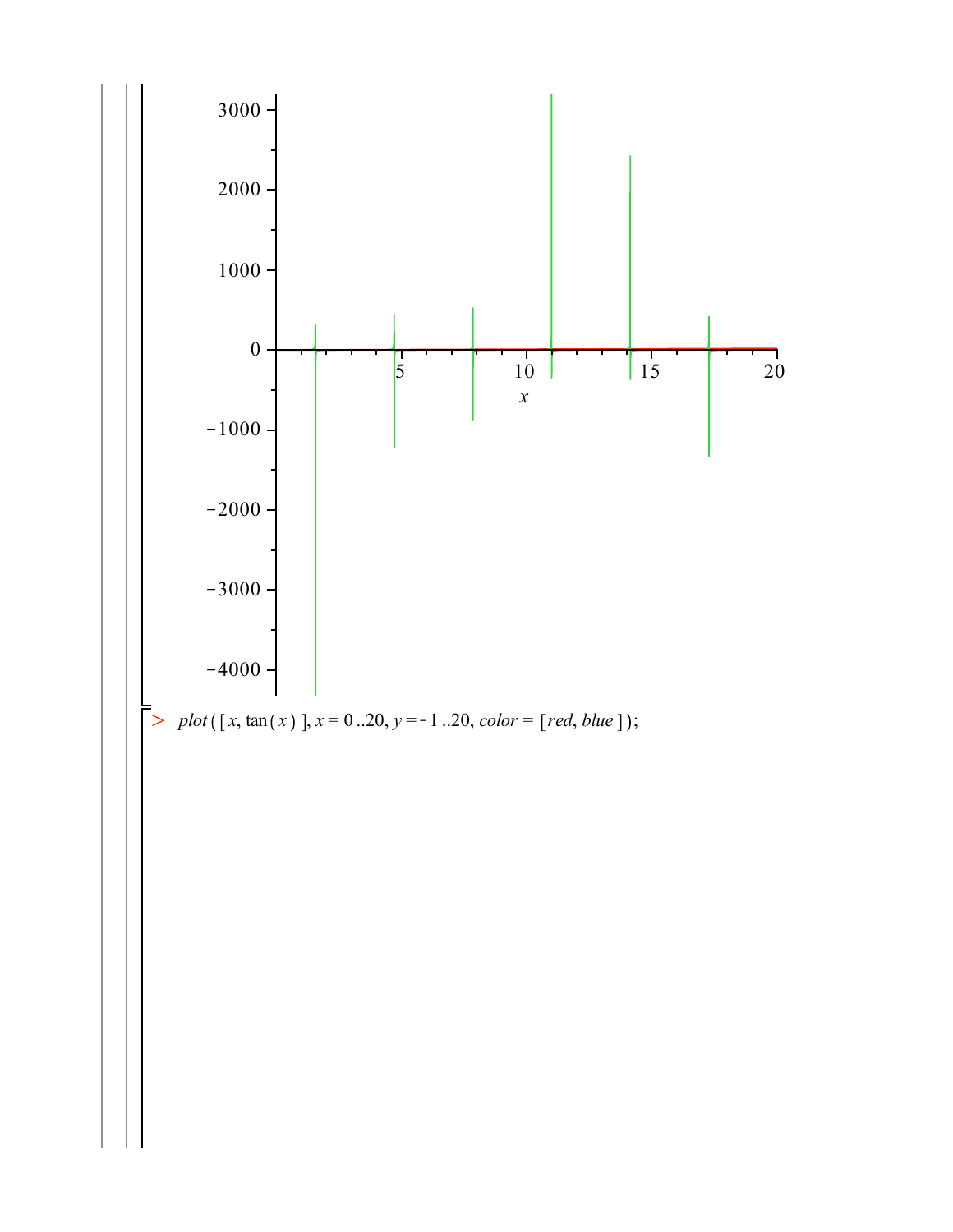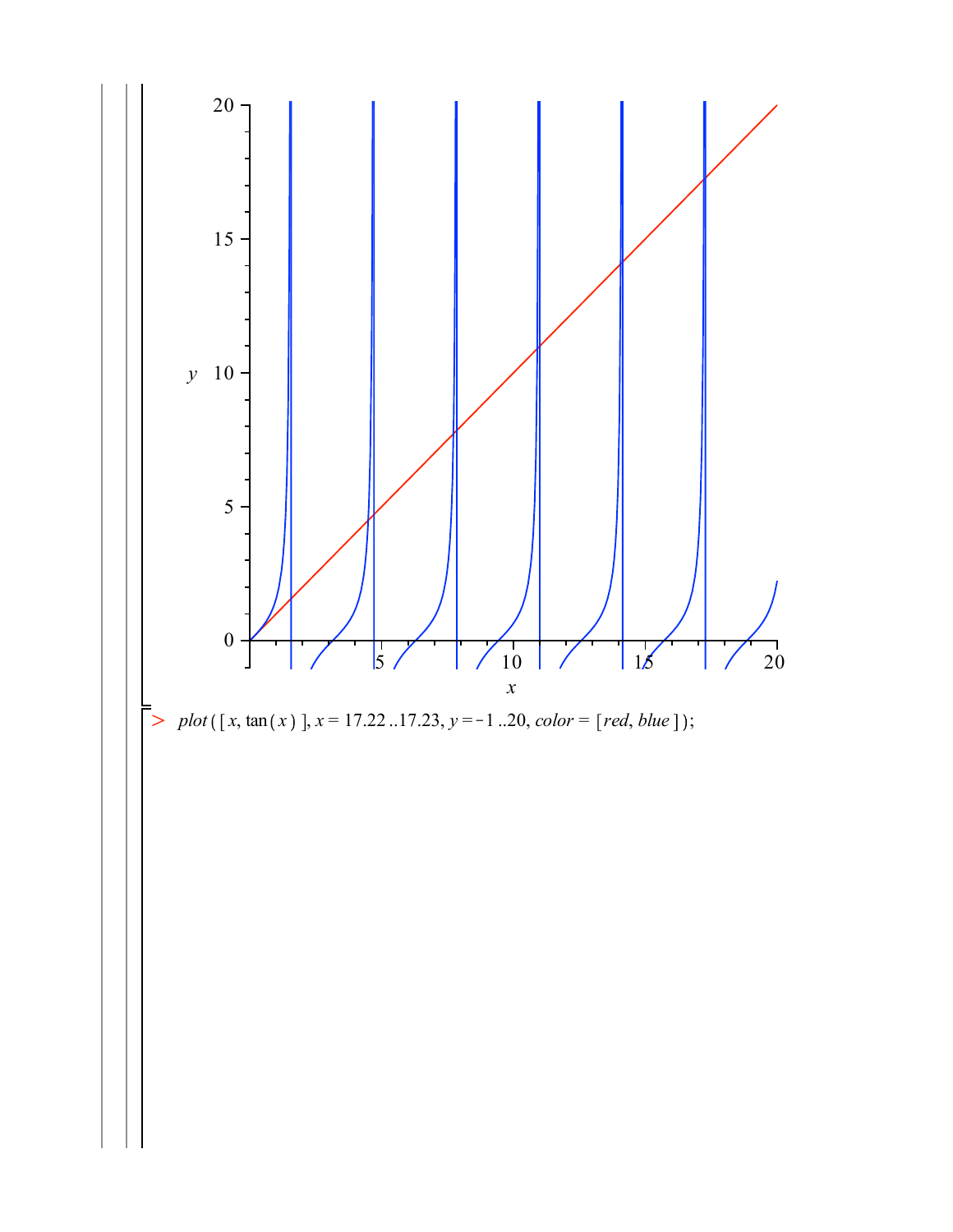

**(7.1.3)**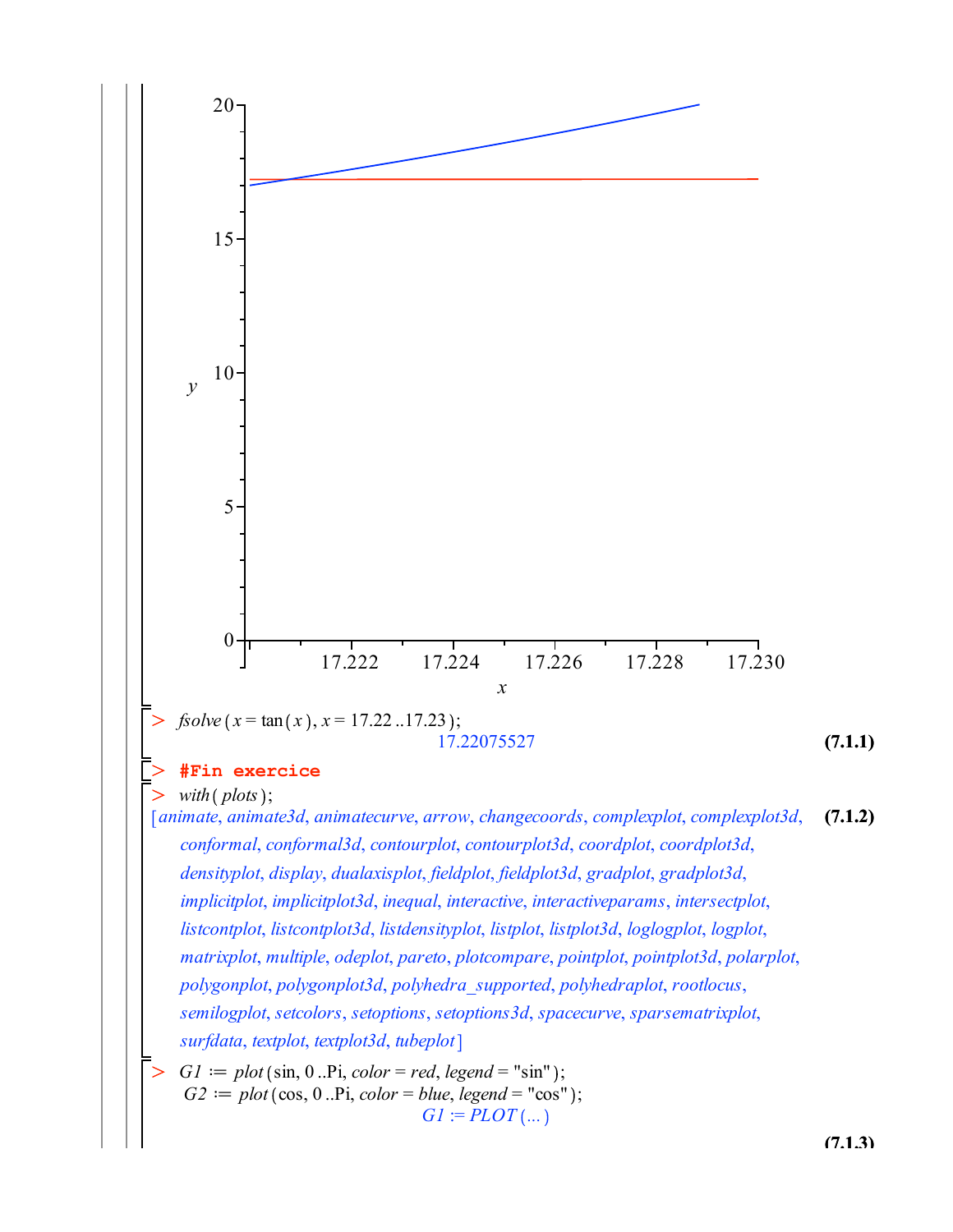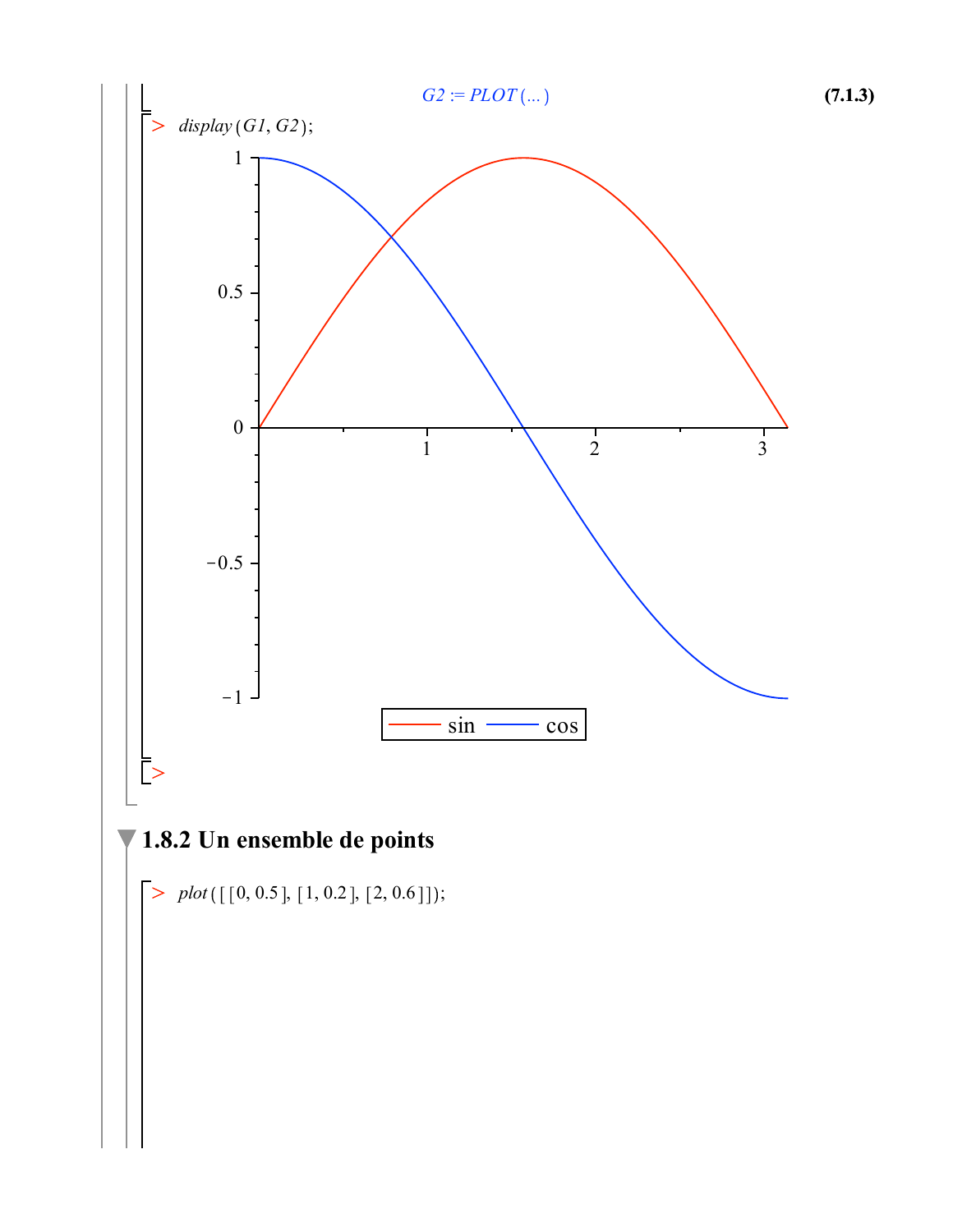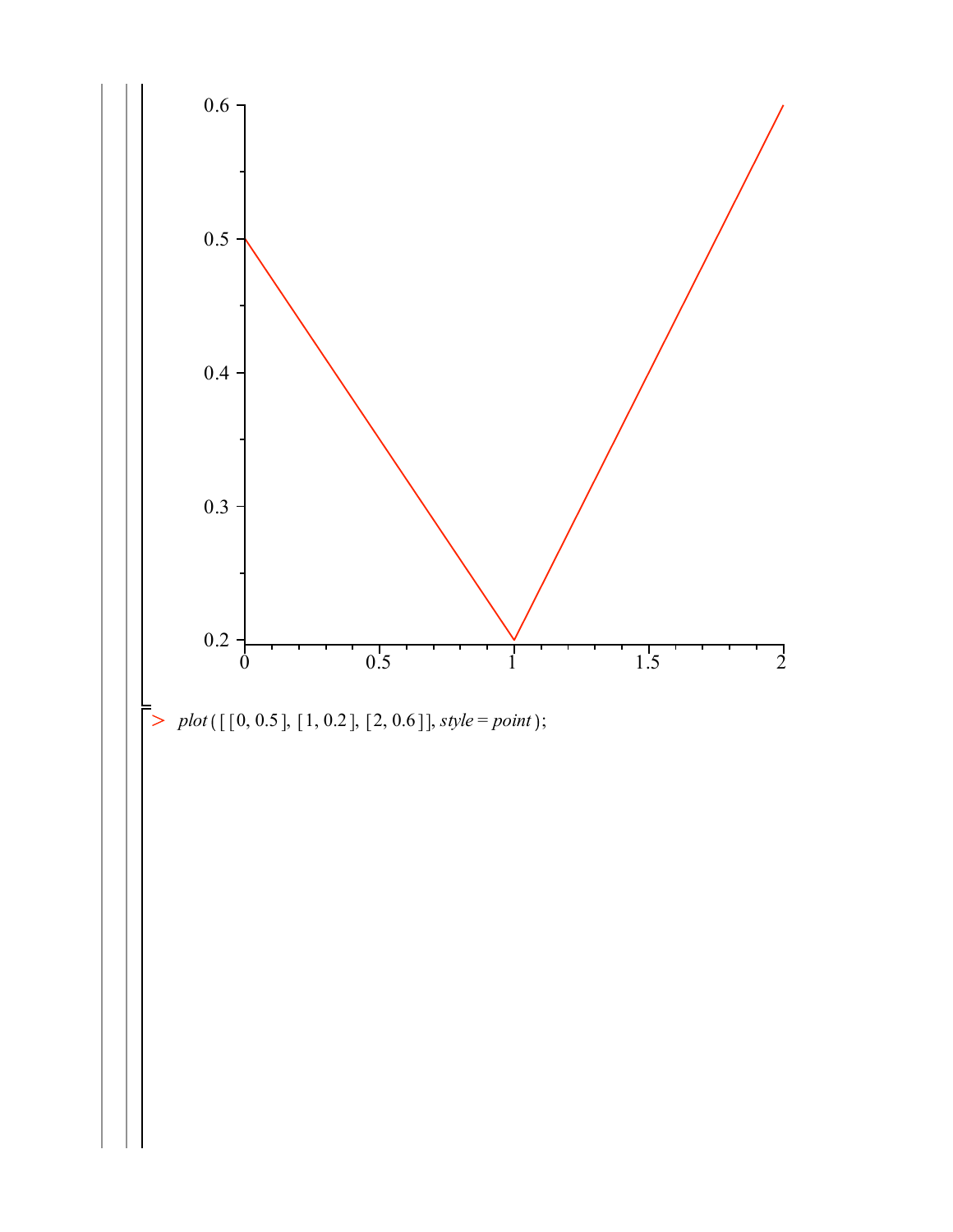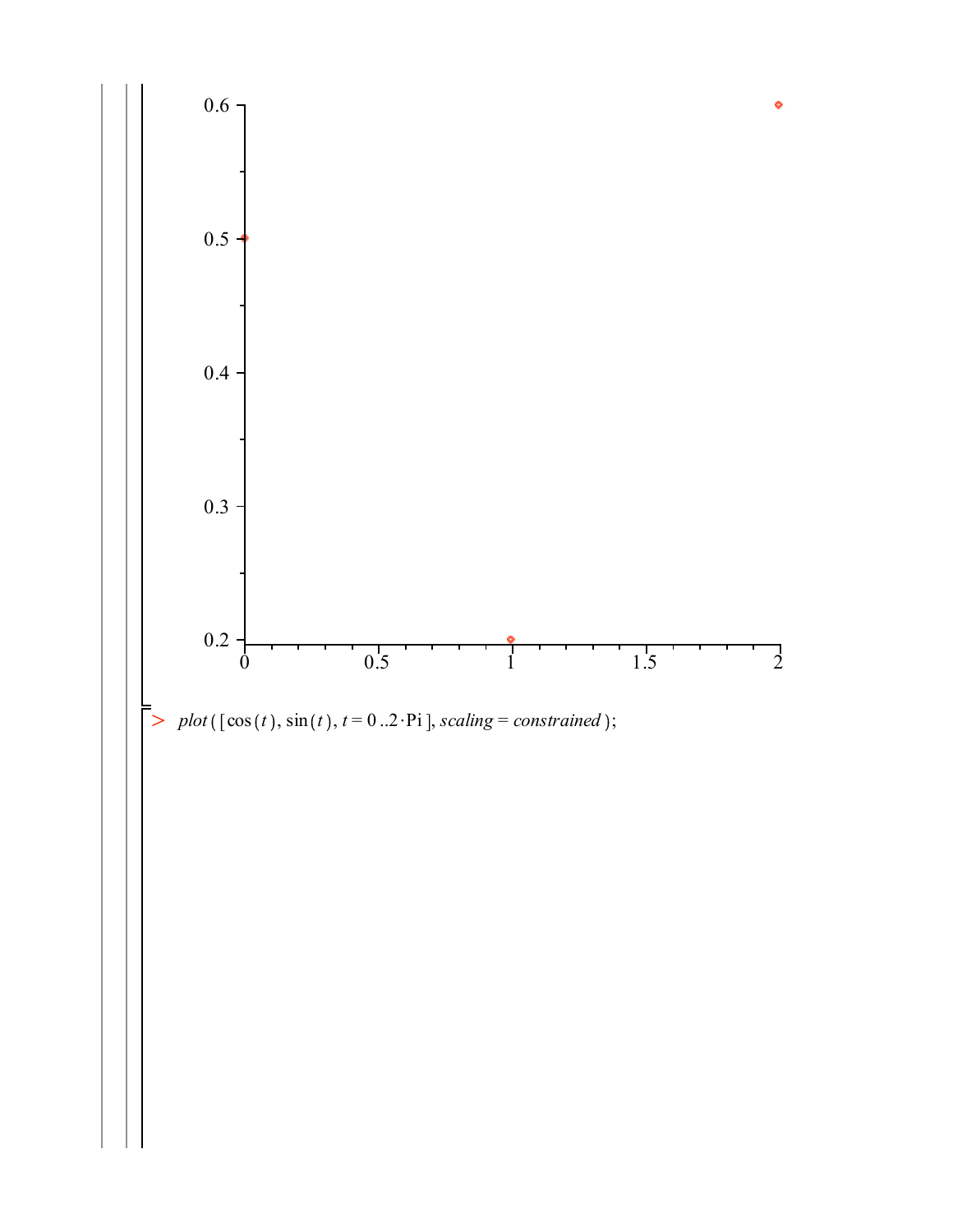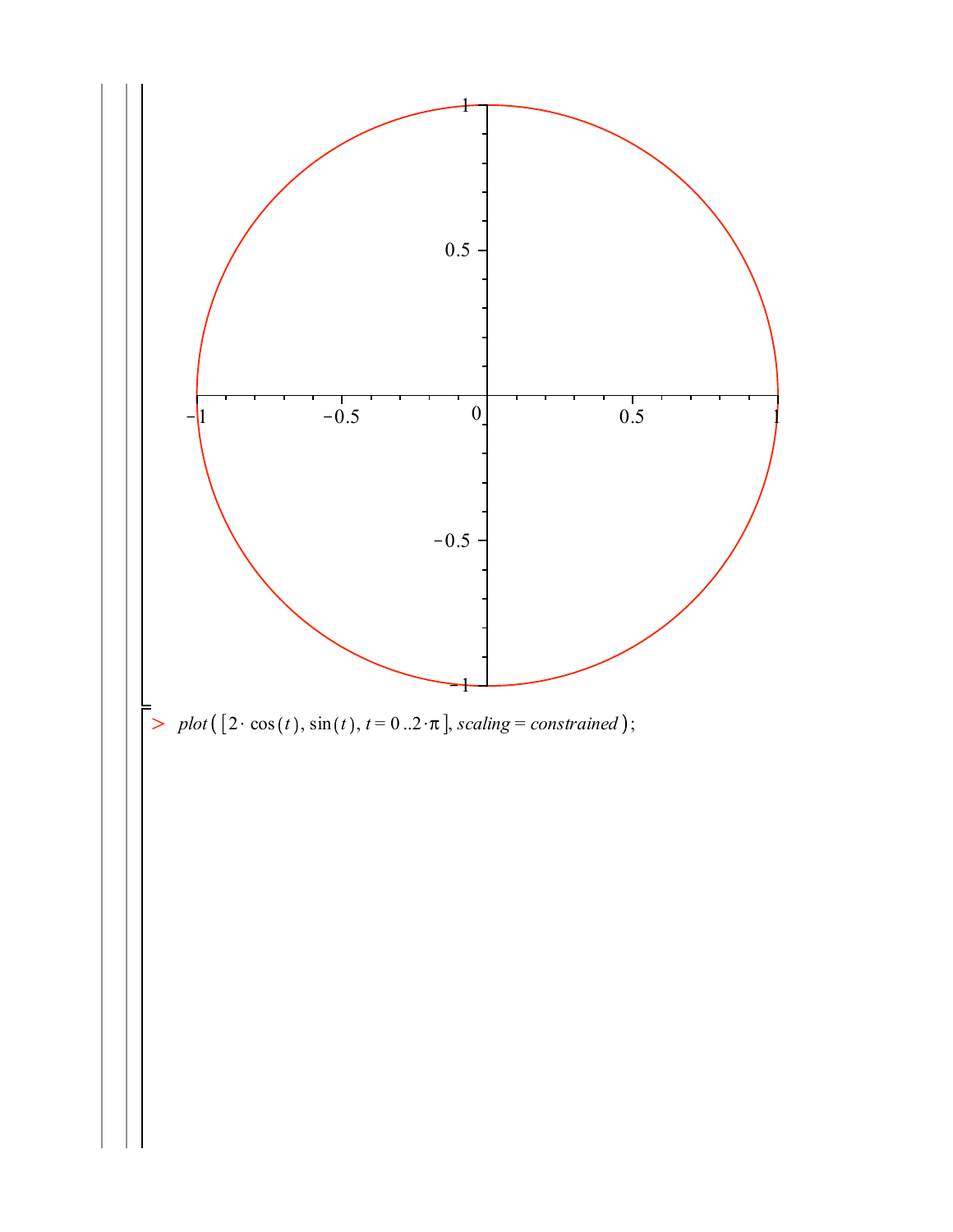

71.9 Résolution d'équations différentielles

$$
\begin{bmatrix}\n> f := x \rightarrow x^3; \\
D(f); & f := x \rightarrow x^3 \\
& x \rightarrow 3 x^2\n\end{bmatrix}
$$
\n(8.1)  
\n
$$
\begin{bmatrix}\n> D(f) (0); & 0 \\
\ge \text{diff}(f(x), x); & 3 x^2\n\end{bmatrix}
$$
\n(8.2)  
\n
$$
\begin{bmatrix}\n> \text{subs}(x = 0, \text{diff}(f(x), x)); & 3 x^2\n\end{bmatrix}
$$
\n(8.3)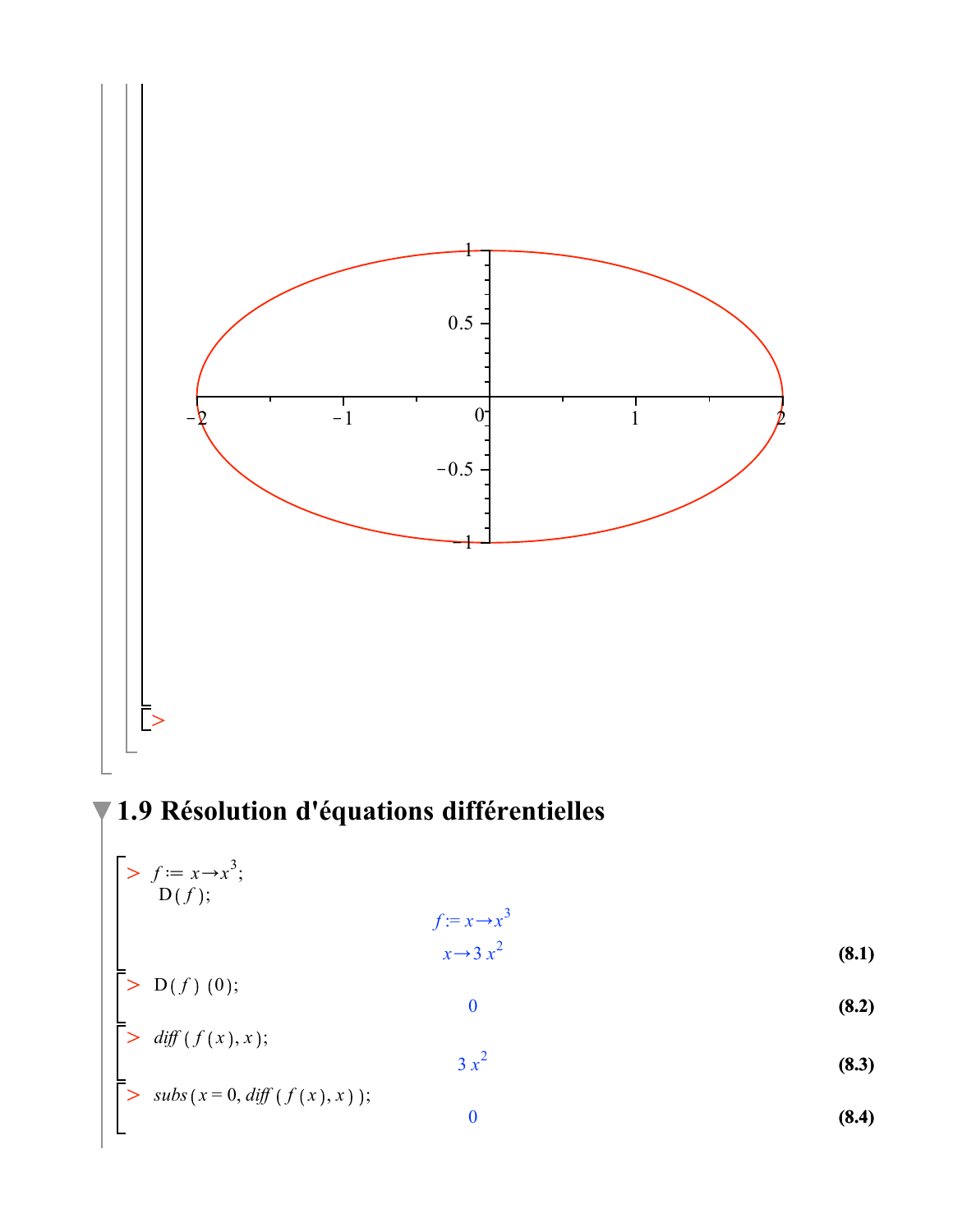$$
\begin{vmatrix}\n> f := x^3; & f := x^3; & \\
& diff(f, x); & f := x^3\n\end{vmatrix}
$$
\n(8.5)  
\n
$$
\begin{vmatrix}\n> diff(f, x, x); & 6x & (8.6)\n\end{vmatrix}
$$
\n
$$
\begin{vmatrix}\n> diff(\ln(x), x); & \frac{1}{x} & (8.7)\n\end{vmatrix}
$$
\n
$$
\begin{vmatrix}\n> \text{#ressort} \\
> m := 2; \text{ alpha} := 0.5; k := 5; & n := 2 \\
& a := 0.5 \\
> \text{ressort} := (m \cdot \text{diff}(x(t), t, t) + \text{alpha} \cdot \text{diff}(x(t), t) + k \cdot x(t) = 0); & \text{ressort} := (n \cdot \text{diff}(x(t), t) + 0.5 \cdot \text{diff}(x(t)) + 5 \cdot x(t) = 0) \\
> \text{ressort} := \left\{2 \left(\frac{d^2}{dt^2} x(t)\right) + 0.5 \left(\frac{d}{dt} x(t)\right) + 5 \cdot x(t) = 0\right\}\right\}
$$
\n(8.9)  
\n
$$
\begin{vmatrix}\n> CI := (a, b) \rightarrow (x(0) = a, D(x)(0) = b; & CI := (a, b) \rightarrow (x(0) = a, D(x)(0) = b) \\
> sd := \text{double}(\text{resort union} \cdot G)(x, c) \cdot x(t), \text{number}(c); & \text{order}(\cdot G)(x(t), \text{number}(c)) \cdot \text{sum} \cdot \text{diff}(x(t), t) = \text{prob}(x(t), t) \cdot \text{sum} \cdot \text{diff}(x(t), t) = \text{prob}(x(t), t) \cdot \text{sum} \cdot \text{diff}(x(t), t) = \text{prob}(x(t), t) \cdot \text{sum} \cdot \text{diff}(x(t), t) = \text{prob}(x(t), t) \cdot \text{sum} \cdot \text{diff}(x(t), t) = \text{prob}(x(t), t) \cdot \text{sum} \cdot \text{diff}(x(t), t) = \text{prob}(x(t), t) \cdot \text{sum} \cdot \text{diag}(x(t), t) = \text{prob}(x(t), t) \cdot \text{sum} \cdot \text{diag}(x(t), t
$$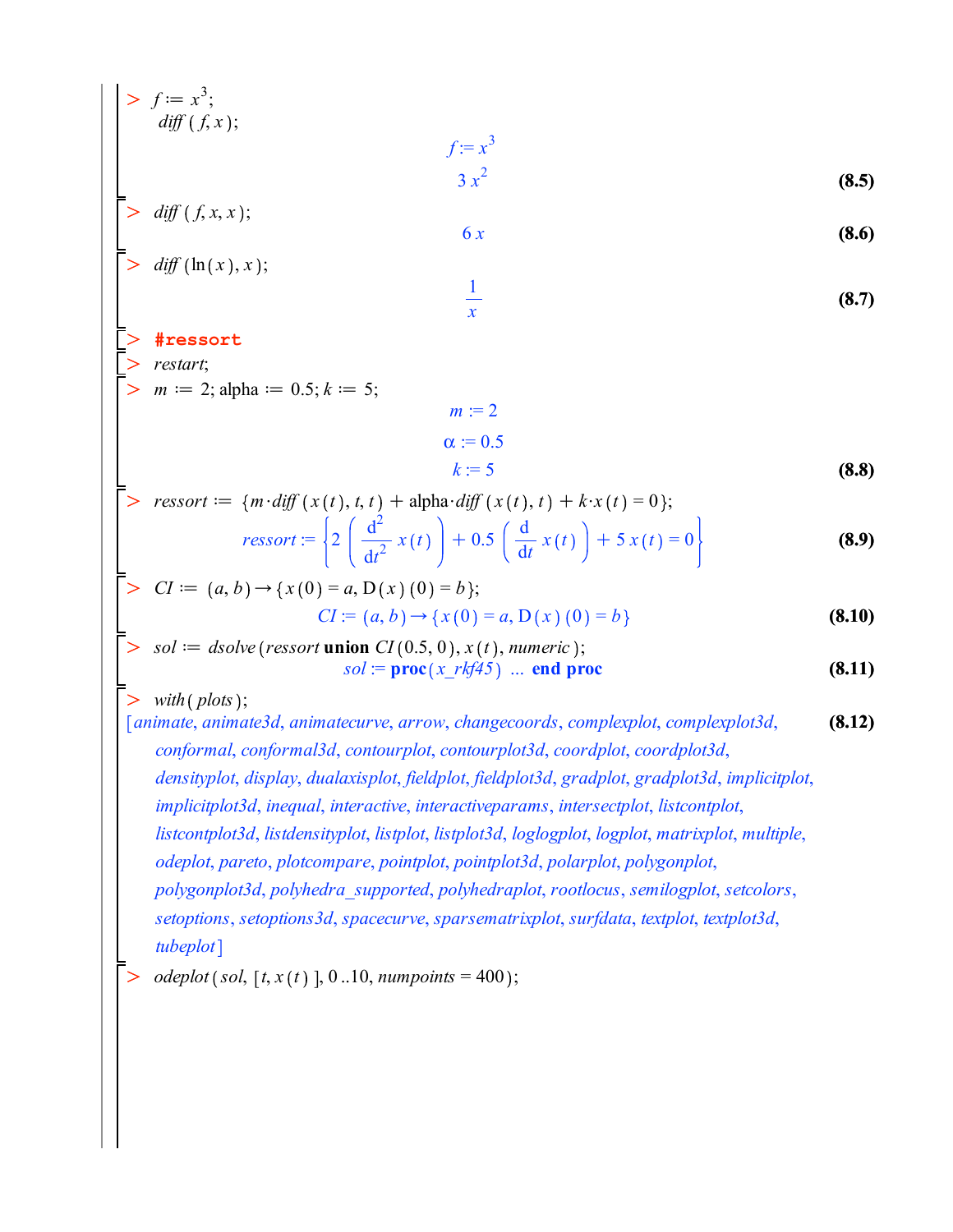